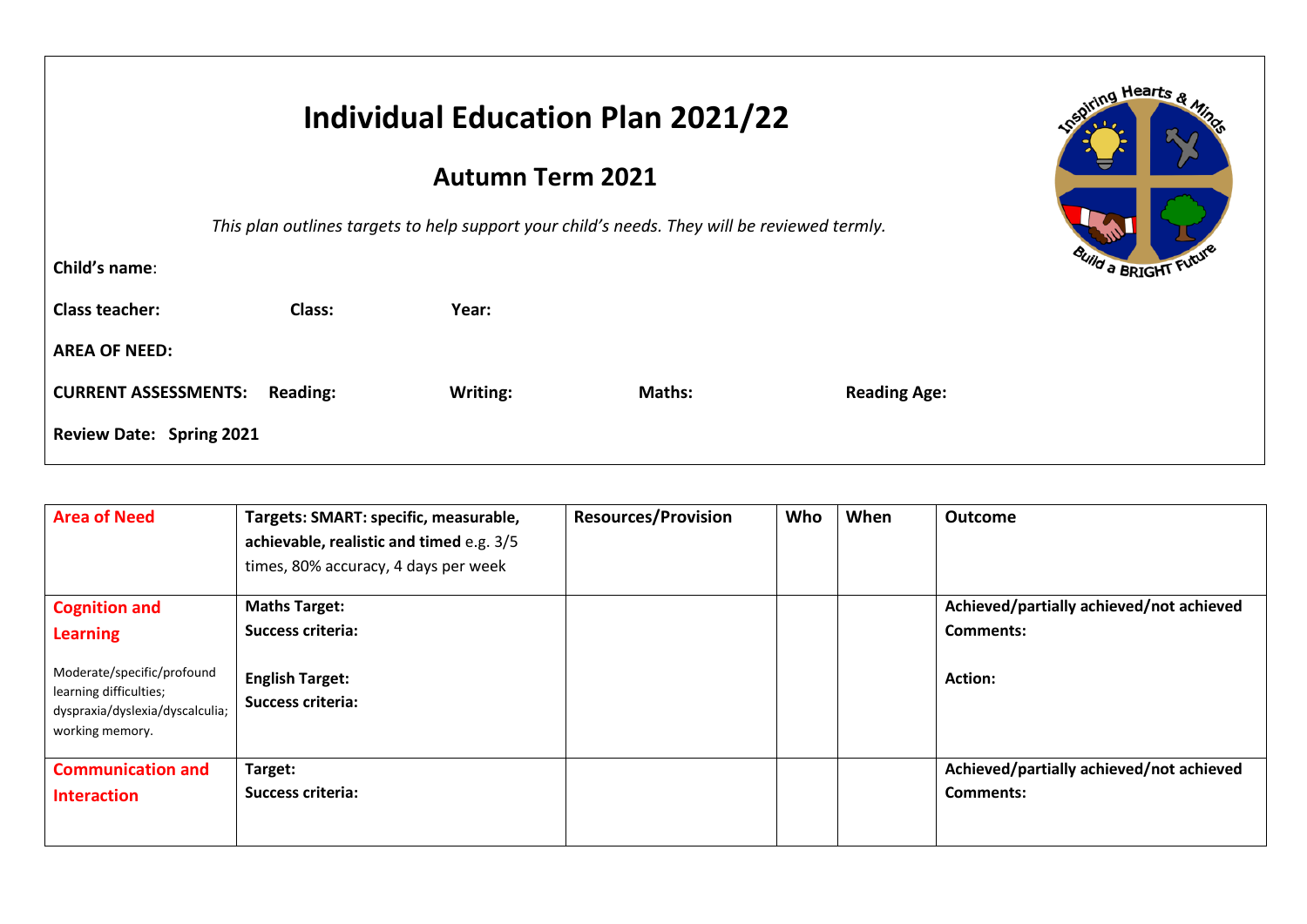| ASD; social communication      |                          |  | Action:                                  |
|--------------------------------|--------------------------|--|------------------------------------------|
| difficulties; speech (sounds)  |                          |  |                                          |
| and language difficulties.     |                          |  |                                          |
|                                |                          |  |                                          |
| <b>Social, Emotional &amp;</b> | Target:                  |  | Achieved/partially achieved/not achieved |
| <b>Mental Health</b>           | <b>Success criteria:</b> |  | <b>Comments:</b>                         |
| ADHD; anxiety; attachment      |                          |  | Action:                                  |
| difficulties.                  |                          |  |                                          |
| <b>Physical or Sensory</b>     | Target:                  |  | Achieved/partially achieved/not achieved |
|                                | <b>Success criteria:</b> |  | <b>Comments:</b>                         |
| Multi-sensory difficulties;    |                          |  |                                          |
| visual/hearing impairment;     |                          |  |                                          |
| physical disability; cerebral  |                          |  | Action:                                  |
| palsy; hypermobility.          |                          |  |                                          |
| <b>Home Learning</b>           | Target:                  |  | Achieved/partially achieved/not achieved |
|                                | <b>Success criteria:</b> |  | <b>Comments:</b>                         |
|                                |                          |  |                                          |
|                                |                          |  |                                          |
|                                |                          |  | Action:                                  |
|                                |                          |  |                                          |

**Shared with parent Signed\_\_\_\_\_\_\_\_\_\_\_\_\_\_\_\_\_\_\_\_\_\_\_\_\_\_\_\_ Date\_\_\_\_\_\_\_\_\_\_\_\_\_\_\_\_\_\_\_\_\_\_\_\_\_\_\_\_ Spring Term 2022** CURRENT ASSESSMENTS: Reading: Writing: Maths: Reading Age: **Review Date: Summer 2021**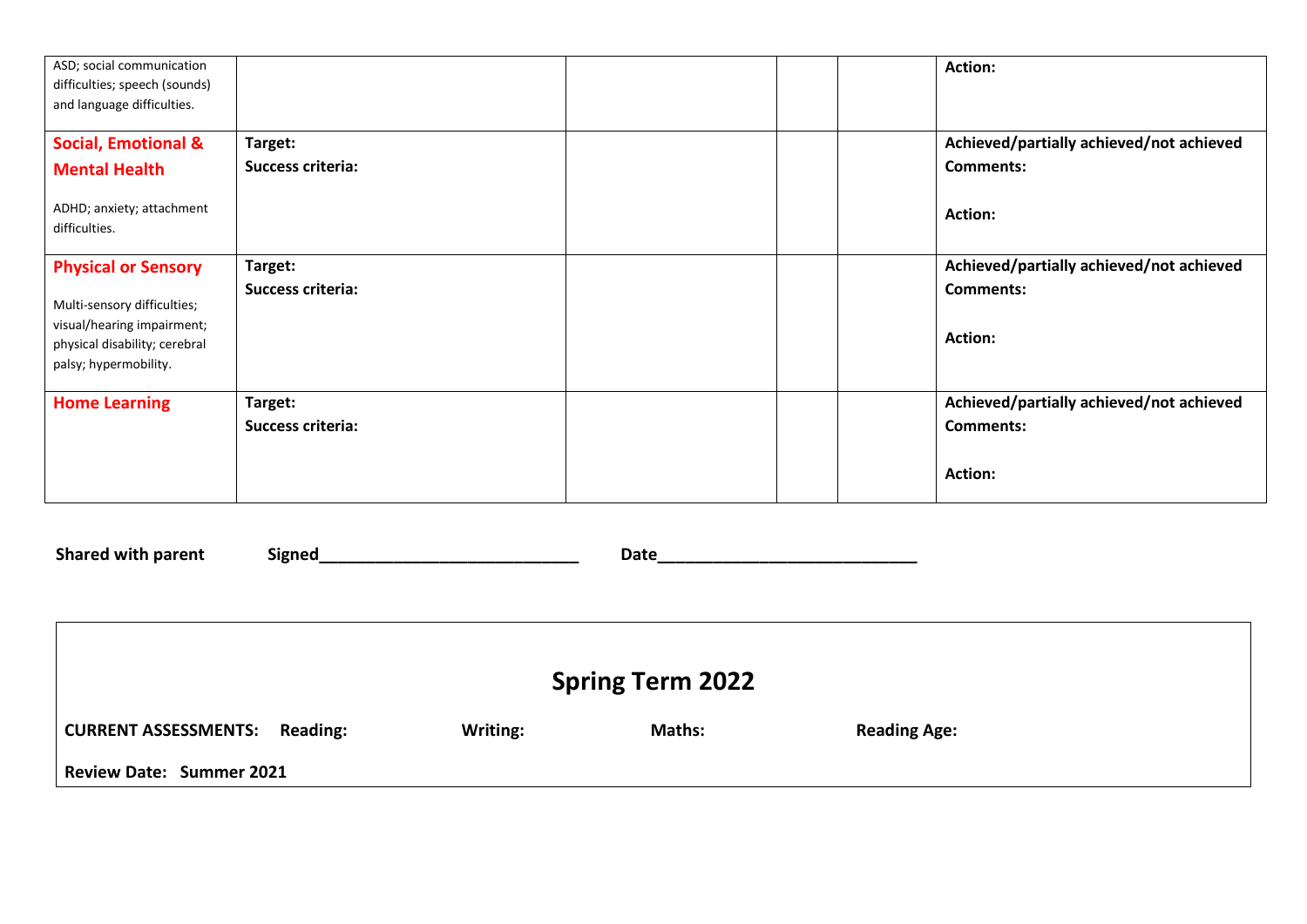| <b>Area of Need</b>    | Targets: SMART: specific, measurable,           | <b>Resources/Provision</b> | Who | When | Outcome                                  |
|------------------------|-------------------------------------------------|----------------------------|-----|------|------------------------------------------|
|                        | achievable, realistic and timed e.g. 3/5 times, |                            |     |      |                                          |
|                        | 80% accuracy, 4 days per week                   |                            |     |      |                                          |
| <b>Cognition and</b>   | <b>Maths Target:</b>                            |                            |     |      | Achieved/partially achieved/not achieved |
| <b>Learning</b>        | <b>Success criteria:</b>                        |                            |     |      | <b>Comments:</b>                         |
|                        | <b>English Target:</b>                          |                            |     |      | <b>Action:</b>                           |
|                        | <b>Success criteria:</b>                        |                            |     |      |                                          |
| <b>Communication</b>   | Target:                                         |                            |     |      | Achieved/partially achieved/not achieved |
| and Interaction        | <b>Success criteria:</b>                        |                            |     |      | <b>Comments:</b>                         |
|                        |                                                 |                            |     |      | <b>Action:</b>                           |
| Social,                | Target:                                         |                            |     |      | Achieved/partially achieved/not achieved |
| <b>Emotional &amp;</b> | <b>Success criteria:</b>                        |                            |     |      | <b>Comments:</b>                         |
| <b>Mental Health</b>   |                                                 |                            |     |      | <b>Action:</b>                           |
| <b>Physical or</b>     | Target:                                         |                            |     |      | Achieved/partially achieved/not achieved |
| <b>Sensory</b>         | <b>Success criteria:</b>                        |                            |     |      | <b>Comments:</b>                         |
|                        |                                                 |                            |     |      | <b>Action:</b>                           |
| <b>Home Learning</b>   | Target:                                         |                            |     |      | Achieved/partially achieved/not achieved |
|                        | <b>Success criteria:</b>                        |                            |     |      | <b>Comments:</b>                         |
|                        |                                                 |                            |     |      | Action:                                  |

**Shared with parent Signed\_\_\_\_\_\_\_\_\_\_\_\_\_\_\_\_\_\_\_\_\_\_\_\_\_\_\_\_ Date\_\_\_\_\_\_\_\_\_\_\_\_\_\_\_\_\_\_\_\_\_\_\_\_\_\_\_\_**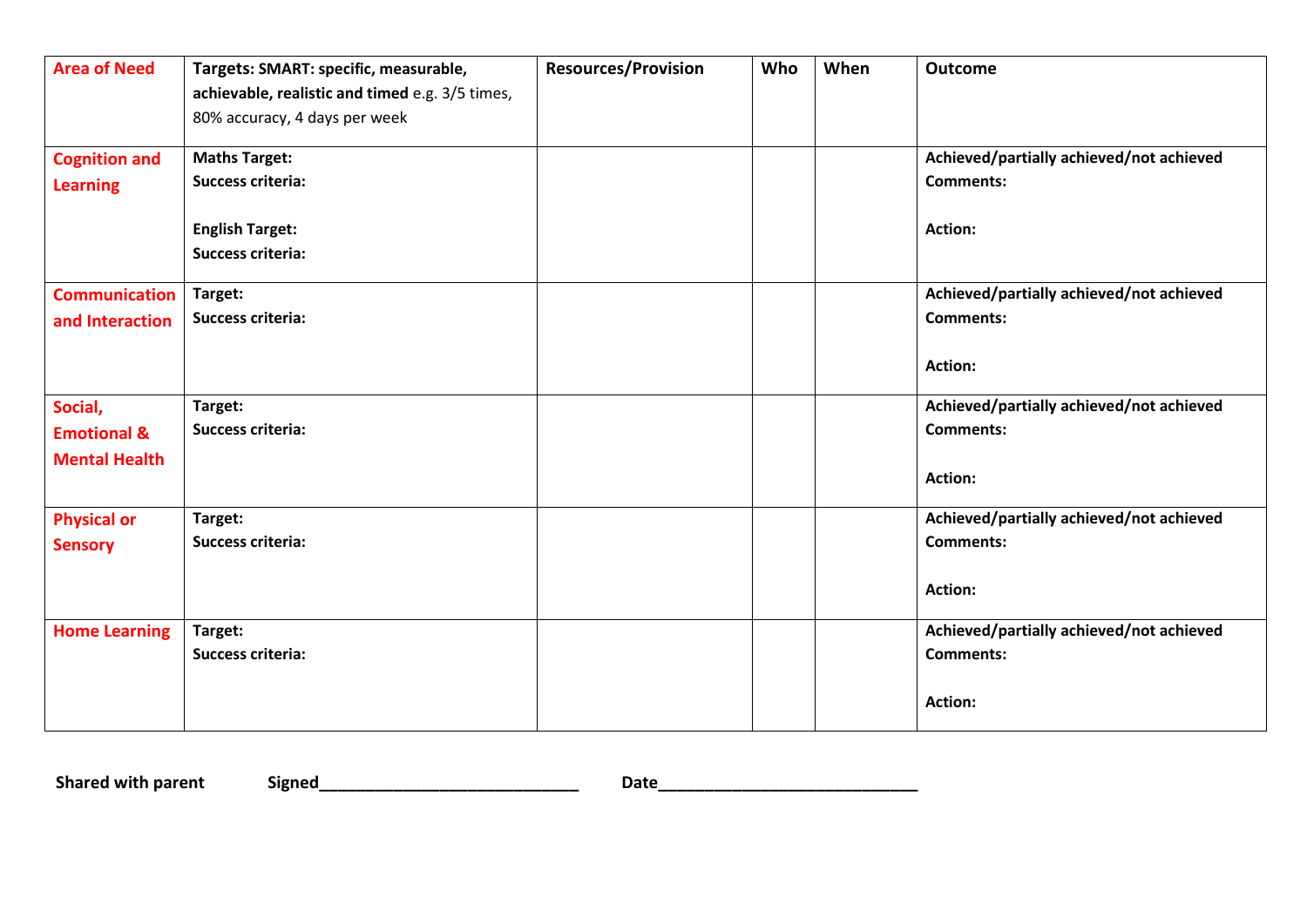## **Summer Term 2022** CURRENT ASSESSMENTS: Reading: Writing: Maths: Reading Age: **Review Date: July 2021**

| <b>Area of Need</b>                                       | Targets: SMART: specific, measurable,<br>achievable, realistic and timed e.g. 3/5 times,<br>80% accuracy, 4 days per week | <b>Resources/Provision</b> | Who | When | <b>Outcome</b>                                                                 |
|-----------------------------------------------------------|---------------------------------------------------------------------------------------------------------------------------|----------------------------|-----|------|--------------------------------------------------------------------------------|
| <b>Cognition and</b><br><b>Learning</b>                   | <b>Maths Target:</b><br><b>Success criteria:</b>                                                                          |                            |     |      | Achieved/partially achieved/not achieved<br><b>Comments:</b>                   |
|                                                           | <b>English Target:</b><br><b>Success criteria:</b>                                                                        |                            |     |      | <b>Action:</b>                                                                 |
| <b>Communication</b><br>and Interaction                   | Target:<br>Success criteria:                                                                                              |                            |     |      | Achieved/partially achieved/not achieved<br><b>Comments:</b><br><b>Action:</b> |
| Social,<br><b>Emotional &amp;</b><br><b>Mental Health</b> | Target:<br><b>Success criteria:</b>                                                                                       |                            |     |      | Achieved/partially achieved/not achieved<br><b>Comments:</b><br><b>Action:</b> |
| <b>Physical or</b><br><b>Sensory</b>                      | Target:<br>Success criteria:                                                                                              |                            |     |      | Achieved/partially achieved/not achieved<br><b>Comments:</b>                   |